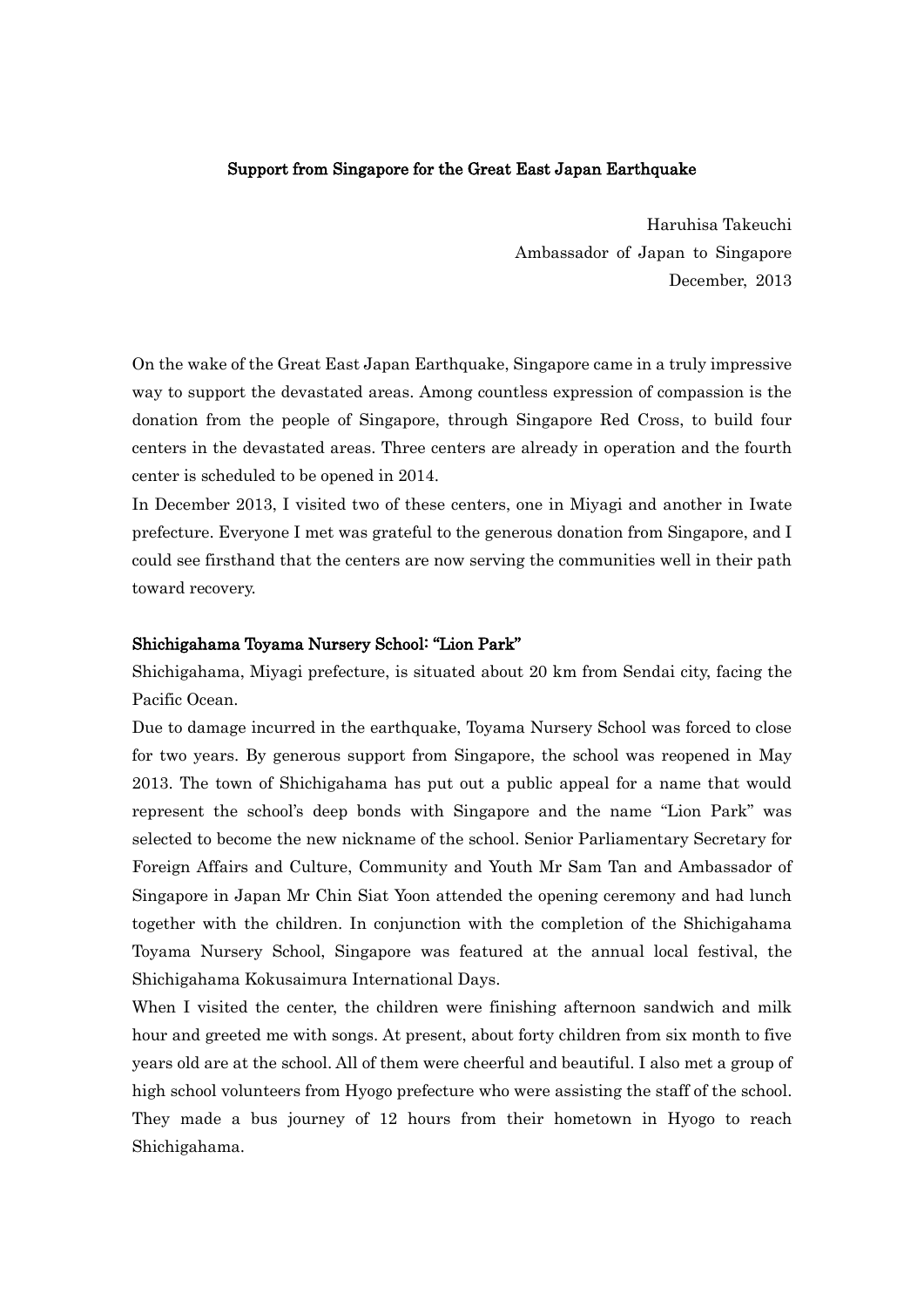It was a cold day, but I left the Lion Park with the warm heart.





(Toyama Nursery School) (Shichigahama Kokusaimura International Days)



(With the Principal of Toyama Nursery School)

## Taro Support Center

Taro Support Center is in Miyako City, in the coastal area of Iwate prefecture. After the earthquake, the Center was opened in November 2011 so as to support those who have lost their home by the disaster and are living in the temporary accommodations. Some forty people, mainly elderly, are visiting the Center per day, participating in various activities. The Center is also providing assistance, through individual visits, to the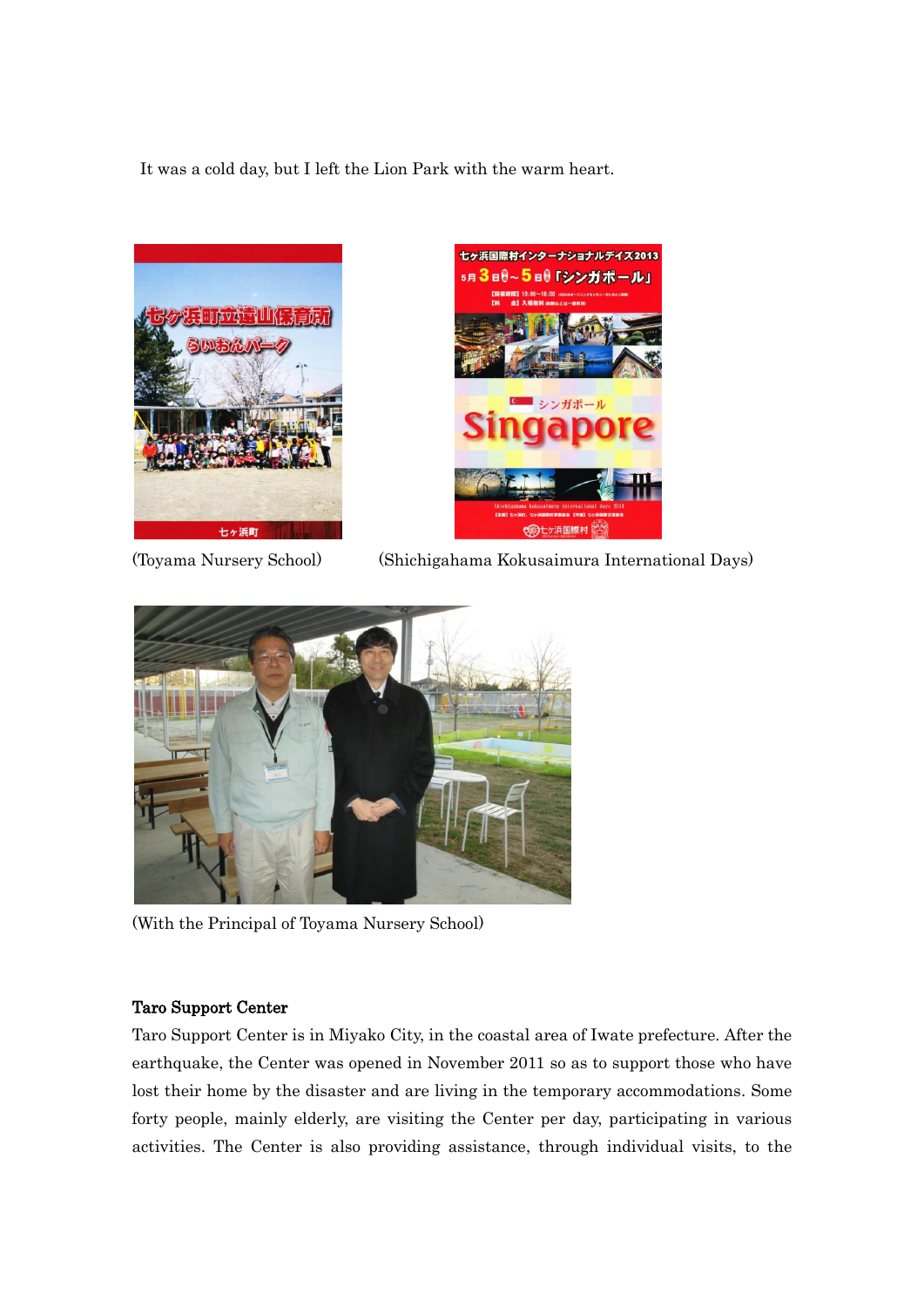elderly people who live in the temporary housing and are not able to come to the Center. When I visited the Center, there were groups of people enjoying chatting, making origami and exercising. The neatly done building, on its façade, has a red stripe which symbolizes Singapore. At the entrance of the building, you can see the plaque which recognizes the generous support from Singapore Red Cross, and on the wall of the main function room, you can see the picture of Merlion, Bay Sands Area and other landmarks of Singapore. The staff of the Center also informed me that a group of volunteers from the Presbyterian Church of Singapore was due to visit the Center. Yet another example which demonstrates that the generous support from the people of Singapore continues and that the new bonds between the two countries continue to be forged.





(Taro Support Center) (Plaque at the entrance)



(With the Director of Taro Support Center)